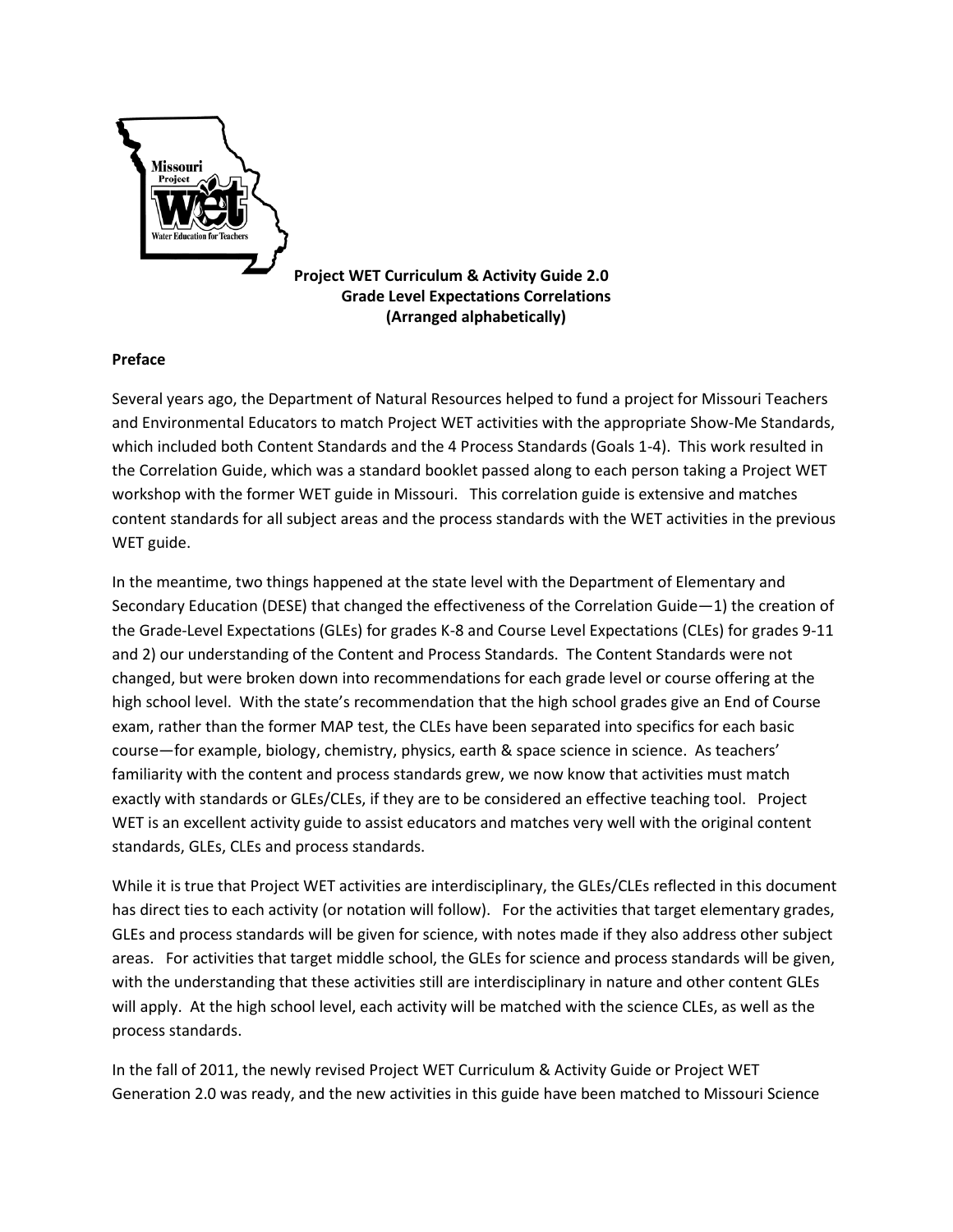GLEs and CLEs. In addition, the new WET guide will be matched to national Common Core standards for English Language Arts and Math, National Science Standards, the NOAA standards for Ocean Literacy, etc. This information will be available through the Project WET Web Portal, an accompanying piece to the new Project WET Activity Guide.

An example of the GLE annotation method is explained here: **SC 5** ES.1.B.6.a

The SC represents *Science*, 5 is for *Strand 5*, ES is for *Earth Science*, 1 is for *Big Idea #1*, B is for the *Concept* , 6 is for *Grade 6* and a is for the specific item, or GLE under the concept. So, this annotation is a 6<sup>th</sup> grade item within the Earth Science strand. The specific GLE reads as follows:

*Recognize the properties of water that make it an essential component of the Earth system (e.g., its ability to act as a solvent, its ability to remain a liquid at most Earth temperatures)*

The GLEs and CLEs can be found by visiting the DESE website a[t www.dese.mo.gov](http://www.dese.mo.gov/) under *Curriculum* and then *Science Grade Level or Course Level Expectations*.

The Strands for Science and their abbreviations are as follows:

Strand 1—Matter and Energy (ME) Strand 2—Force and Motion (FM) Strand 3—Living Organisms (LO) Strand 4—Ecology (EC) Strand 5—Earth Systems (ES) Strand 6—Universe (UN) Strand 7—Inquiry (Scientific Process) (IN) Strand 8—Science and Technology (ST)

This annotation method is consistent with the DESE method of annotating, with the exception of one addition here. SC for Science and the Strand number were added for more clarification at the beginning of each set. For those who don't always work with the GLEs and CLEs this might be helpful and will also serve as a reminder that each of these are for Science only.

If you would like a copy of the original Correlations Standards booklet or GLEs/CLEs match for the original Project WET guide, please contact the Missouri Project WET Coordinator at Missouri State University.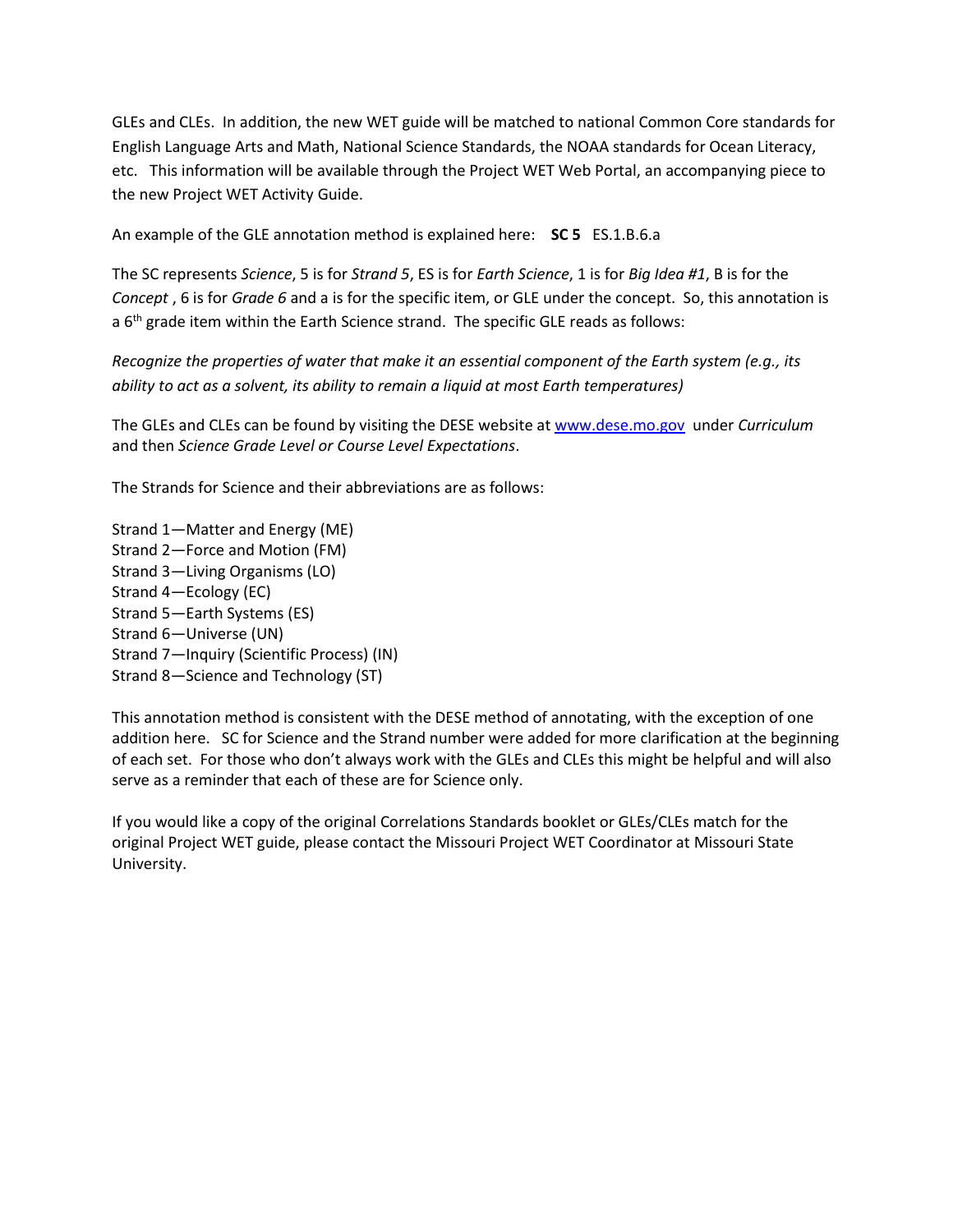# **Project WET Curriculum & Activity Guide Generation 2.0 Grade Level Expectations Correlations (Arranged alphabetically)**

| 8-4-1, One for All (299)                                                                           | Aqua Notes (51)                                                     |
|----------------------------------------------------------------------------------------------------|---------------------------------------------------------------------|
| SC 4 EC.1.D.4.a; EC.1.D.6.a                                                                        | SC 3 LO.1.A.1.a&b LO.1.A.3.a                                        |
|                                                                                                    | 2.5                                                                 |
| 1.8, 1.10, 2.1, 3.7                                                                                | This activity is heavily fine arts-singing and<br>coloring.         |
| This activity has a strong Social Studies and<br>short Communication Arts component.               | Back to the Future (307)                                            |
| <b>Adventures in Density (3)</b>                                                                   | SC 7 IN.1.D.6-8.a; IN.1.D.9-11.a                                    |
| SC 1 ME.1.D.6.a; ME.1.D.7.a; ME.2.A.7.a&b                                                          | 1.6, 1.8, 1.10, 2.3, 3.1, 3.2, 3.6, 3.7, 3.8, 4.1, 4.7              |
| ME.1.D.8-11.a&b                                                                                    | Blue Planet (125) Pre-K through 2 Option                            |
| 1.5, 1.6, 2.1, 3.5                                                                                 | <b>SC 5</b> ES.2.E.5.a; ES.2.E.7.a                                  |
| This activity also uses literature passages and<br>asks students to relate density concepts to the | 1.8, 2.3, 3.5                                                       |
| writings.                                                                                          | This activity includes math (probabilities).                        |
| A-maze-ing Water (231) Pre-K through 2<br>Option                                                   | <b>Blue River (135)</b>                                             |
| <b>SC 4</b> EC.1.D.6.a                                                                             | SC <sub>5</sub><br>ES.3.A.7.b                                       |
| <b>SC 5</b> ES.2.F.K.a & b; ES.2.E.5.a; ES.2.E.7.a;<br>ES.3.A.5.b&c ES.3.A.6.b                     | 1.5, 1.8                                                            |
| SC 7 IN.1.A.K-2.a & b; IN.1.B.K-2.a; IN.1.C.K-2.a<br>SC 8 ST.1.A.K-1.a; ST.1.C.6-8.a; ST.3.A.2-5.a | <b>Color Me a Watershed (239)</b>                                   |
| 1.2, 3.1, 3.2, 4.1                                                                                 | <b>SC 4</b> EC.1.D.Bio.a<br>SC 5 ES.2.A.Earth & Space.a             |
| Also, Communication Arts (if doing research)<br>and possibly art, if doing Option 2                | 1.5, 1.8, 1.10, 2.1, 3.5                                            |
| Aqua Bodies (45)                                                                                   | This activity also uses math skills                                 |
| SC 3 LO.1.A.1.a&b LO.1.A.3.a                                                                       | Common Water (249) Pre K-2 option                                   |
| Math is also used with percentages for upper<br>elementary grades (fractions with younger).        | <b>SC 5</b> ES.3.A.6.b; ES.2.E.7.a; ES.3.A.7.b<br>SC 8 ST.1.C.6-8.a |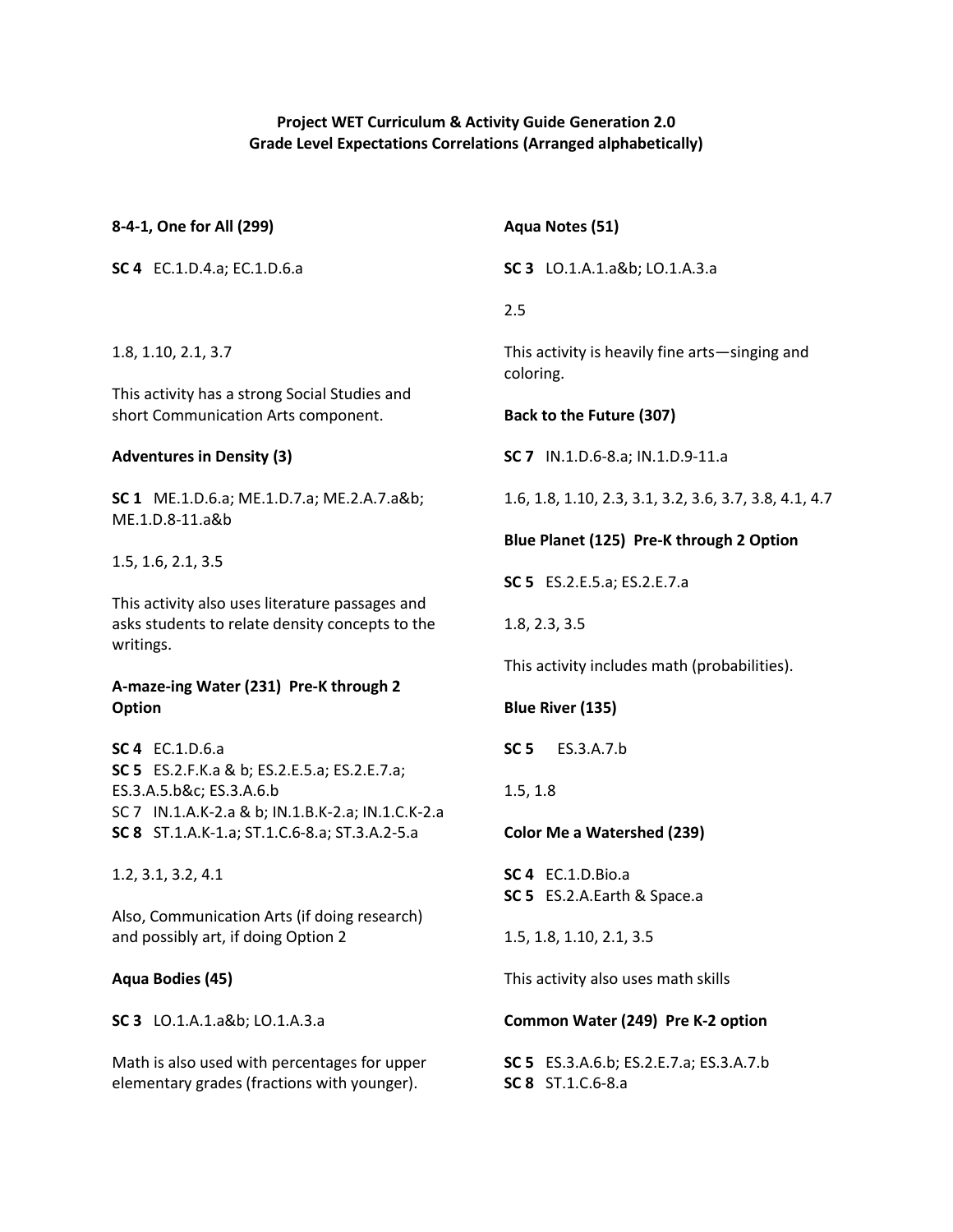### **Discover the Waters of Our National Parks (493) Pre-K through 2 Option**

**SC 4** 3-12 Link, depending upon what background info is shared (wolves in Yellowstone) or which story is read—Calusa Memories relates more to SC 4 standards.

1.2, 1.4, 1.9, 2.7, 4.2

This activity has a Social Studies component.

# **A Drop in the Bucket (257)**

**SC 4** EC.1.B.6.b **SC 5** ES.1.B.6.a; ES.3.A.6.a & b **SC 8** ST.1.C.6-8.a; ST.3.B.6-8.b

1.5, 3.1, 4.3, 4.7

# **Germ Busters (57)**

This activity is a Health related activity

2.1, 3.1

# **Get the Ground Water Picture (143)**

**SC 5** ES.1.A.6.a; ES.2.E.7.a; ES.1.B.Earth & Space.a; ES.3.A.Earth & Space.d **SC 8** ST.3.C.9-11.c

1.5, 1.6, 1.10, 3.5, 4.7

#### **A Grave Mistake (315)**

**SC 4** EC.1.D.6.a **SC 5** ES.2.E.7.a (review); ES.1.B.Earth & Space.a; ES.3.A.Earth & Space.b; **SC 7** IN.1.A.6-8.a & e; IN.1.C.6-8.a &b; IN.1.A.9- 11.a; IN.1.C.9-11.a & b **SC 8** ST.1.C.6-8.a

1.1, 1.5, 1.6, 1.9, 3.1, 3.5, 3.7, 4.1, 4.6

### **H2Olympics (13)**

**SC 1** ME.1.A.4.c; ME.1.D.3.a; ME.1.A.6.b; ME.1.C.6.a; ME.1.C.8.a **SC 7** IN.1.A.3.a; IN.1.A.4-5.a; IN.1.B.3-5.a; IN.1.C.3-5.a & b; IN.1.D.3-4.a & b; IN.1.D.5.a & b; IN.1.E.3-5.a; IN.1.A.6-8.a; IN.1.B.6-8.a; IN.1.C.6-8.a; IN.1.D.6-8.a & b

1.1, 1.6, 3.3, 3.5

# **Hangin' Together (19)**

**SC 1** ME.1.B.6.a & c; ME.1.C.6.a; ME.1.C.8.a; ME.1.D.6.a; ME.2.A.7.h **SC 5** ES.1.B.6.a **SC 7** IN.1.A.6-8.c; IN.1.A.7-8.f; IN.1.B.6-8.a; IN.1.C.6-8.a & b; IN.1.D.6-8.a

1.3, 1.5, 1.6, 2.1, 2.3, 3.3, 3.5, 4.1

# **Healthy Habits (63)**

**SC 3** LO.2.G.8.b

1.10, 3.1, 4.7

# **High Water History (321)**

**SC 4** EC.1.D.6.b **SC 8** ST.3.B.6-8.b

1.10, 2.3, 3.1

Also, Math and Social Studies/Economics

# **Hitting the Mark (327)**

**SC 7** IN.1.D.6-8.a; IN.1.D.9-11.a

1.5, 2.1, 2.3

# **Humpty Dumpty (335)**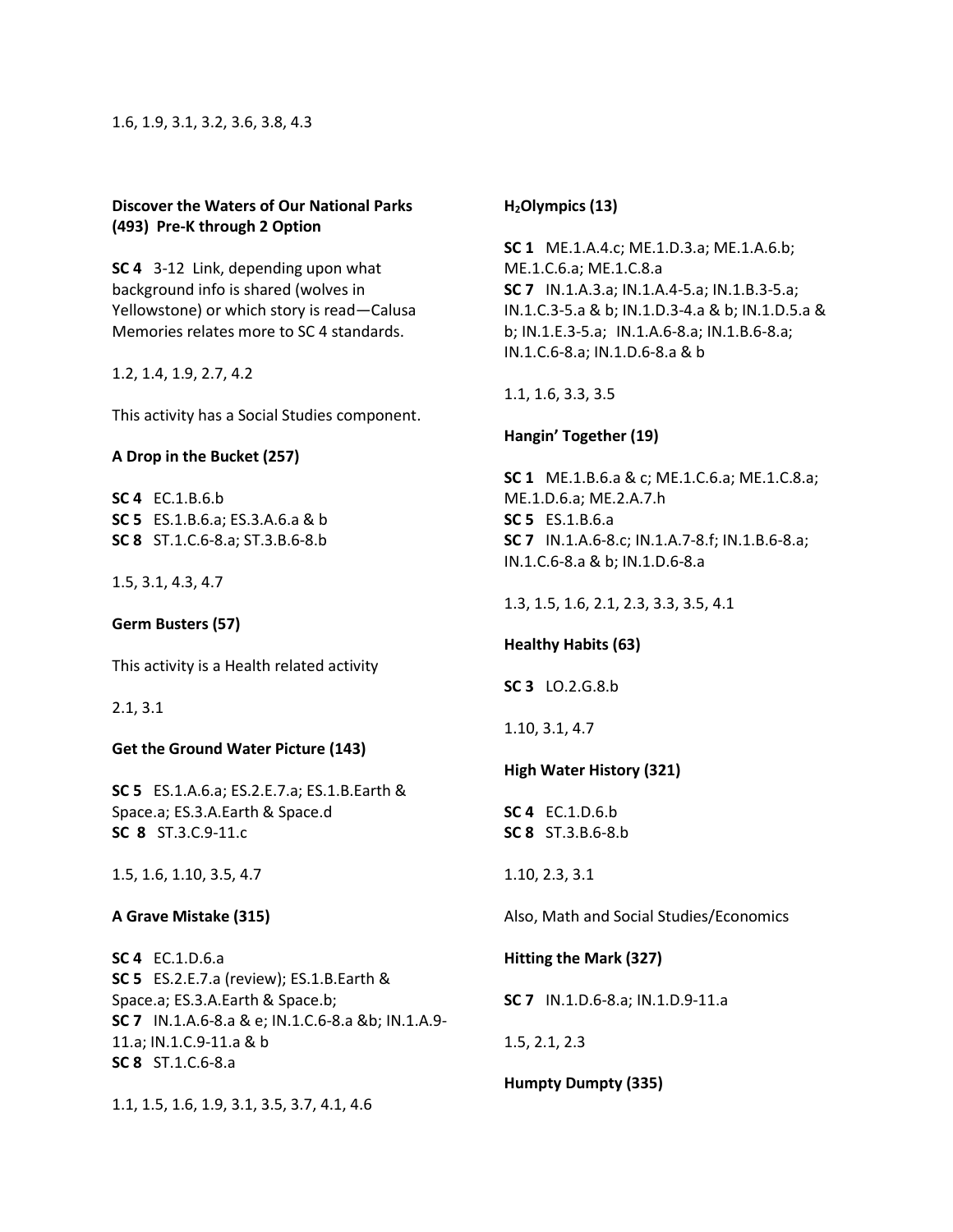**SC 4** EC.1.D.6.a-c **SC 8** ST.3.B.8.a & b

1.5, 1.6, 2.3, 3.1, 3.2, 3.6, 3.8, 4.1, 4.6 **Idea Pools (xxiii)**

1.6, 1.8, 2.2, 4.1

Activity set up for discussion and brainstorming of any topic and any subject. This can be used to determine what students already know about a topic or to get new ideas.

### **The Incredible Journey (155)**

**SC 5** ES.1.C.3.a-c; ES.1.C.5.a; ES.2.E.3.a; ES.2.E.5.a; ES.2.E.7.a

For grades 6-8, be sure to also talk about the *energy* needed for the water cycle to occur (ES.2.E.7.c)

1.6, 2.1

**Invaders! (263)**

SC 4 EC.1.A.4.b; EC.1.B.6.a-c; EC.1.D.6.a EC.1.D.Bio.a & b

1.2, 1.4, 1.8, 3.1, 3.2

A line graph is made in Part II.

#### **Is There Water on Zork? (27)**

**SC 7** IN.1.A.6-8.b-d; IN.1.B.6-8.a-b; IN.1.C.6- 8.a; IN.1.E.6-8.a

1.3, 1.5, 1.8, 3.1, 3.3, 3.5

This activity is good for an intro to Strand 7— Scientific Inquiry

#### **Just Passing Through (163)**

**SC 4** EC.1.D.4.a; EC.1.D.6.a **SC 5** ES.2.A.4.d; ES.2.E.5.a; ES.3.A.4.a & b; ES.2.E.7.a; ES.3.A.6.c

# 1.5, 3.1

Can review ES.1.A.4.c—components of soil and its properties before beginning this activity to address another GLE.

### **The Life Box (69)**

**SC 3** LO.1.A.1.a & b; LO.1.A.3.a **SC 4** EC.2.A.3.a **SC 5** ES.1.A.2.a; ES.1.A.4.a

1.5

**The Long Haul (273)** 

**SC 8** ST.3.A.K-2.a & b; ST. 3.A.3-5.a & b

1.9, 1.10, 3.2, 4.6

# **Macroinvertebrate Mayhem (343)**

**SC 3** LO.1.E.5.c **SC 4** EC.1.B.6.b; EC.1.D.6.a **SC 7** IN.1.E.3-5.a; IN.1.E.6-8.a

1.2, 1.5, 1.6, 2.3, 4.1

The term "somewhat sensitive" can be substituted for "facultative" in this activity. Also, "sensitive" can be substituted for "intolerant" and "somewhat sensitive" and "sensitive" are terms used by the Missouri Stream Team Program—they are also more descriptive for students.

# **Make-a-Mural (515)**

1.2, 1.10, 2.1, 2.5

This is an art activity for grades 3-12, based upon local watersheds. It does provide an extension of new vocabulary related to the water cycle for Grades 5 and 7, and Earth Science.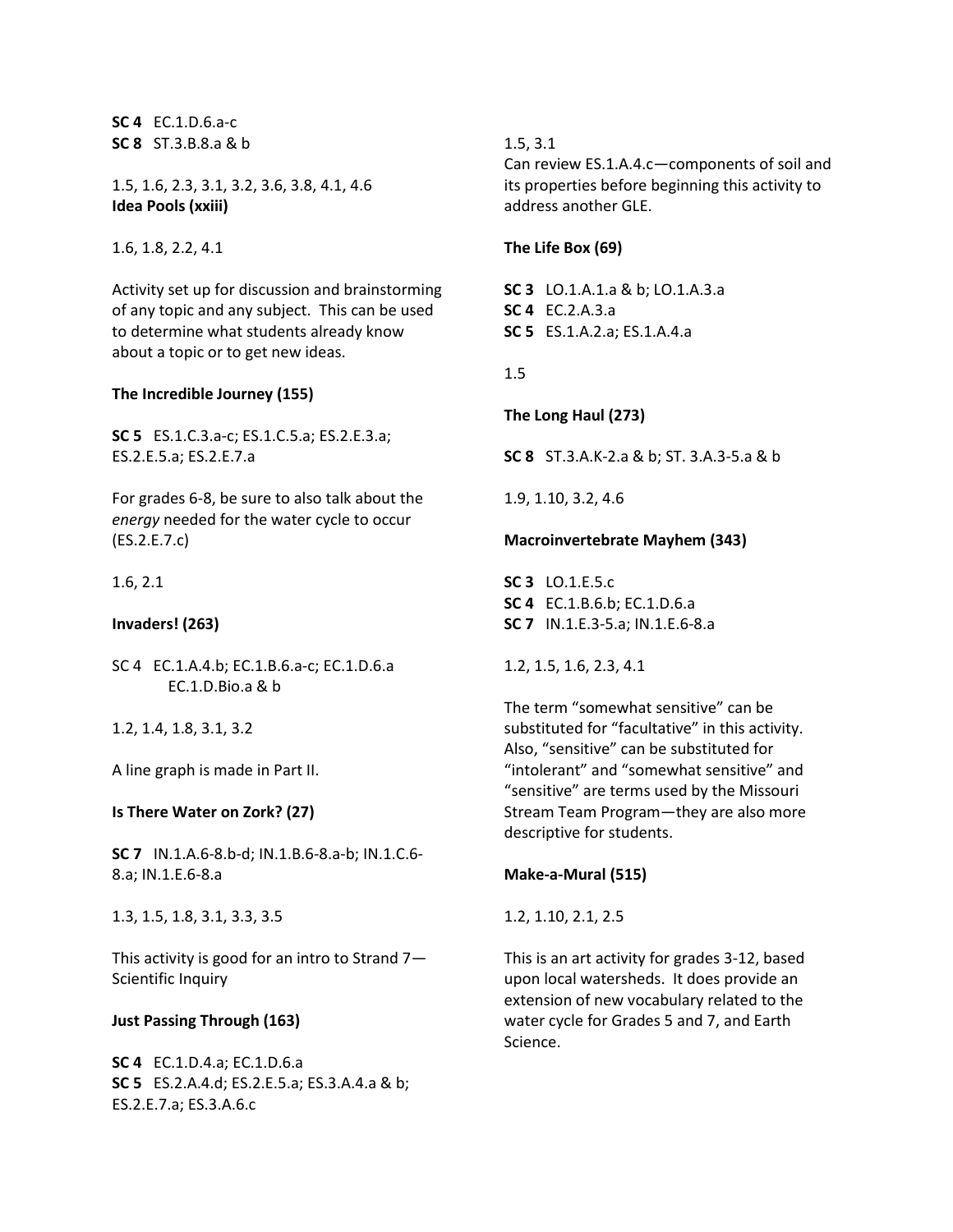**Molecules in Motion (33)**

**SC 1** ME.1.C.5.a; ME.1.D.3.a; ME.1.D.5.b

### 2.1

**Money Down the Drain (351)**

**SC 7** IN.1.B.3-5.a-e; IN.1.E.3-5.a; IN.1.B.6-8.a-f; IN.1.E.6-8.a **SC 8** ST.3.A.3-5.b

1.5, 1.8, 1.10, 3.1, 3.8, 4.1

**My Water Address, Take Action! (433)**

**SC 5** ES.3.A.3-12

1.5, 2.1, 3.2, 3.3, 3.8

#### **My Water Footprint (441)**

Related to **SC 5**, human uses of water and collecting data over time (SC 5 for both grades 5 and 7 ask students to collect weather data for a week) **SC 7** IN.1.C.3-5.C.a; IN.1.C.6-8.a; IN.1.E.3-5.a; IN.1.E.6-8.a

1.5, 1.8, 2.3, 4.1

#### **Nature Rules (277)**

**SC 4** EC.1.D.6.b (if students discuss other organisms in addition to people); EC.1.D.Bio.a (see note for EC.1.D.6.b)

This activity also addresses several Comm Arts GLEs

1.4, 1.5, 2.1, 2.2, 2.3, 2.6, 2.7

### **Ocean Habitats (73)**

**SC 3** LO.1.A.6.a

**SC 4** EC.1.A.4.b; EC.3.C.4.a-b; EC.1.B.6.b; EC.3.C.6.a

### 1.2, 3.5

#### **On Track with Hydration (95)**

**SC 3** LO.1.A.6.a; LO.2.C.8.e; LO.2.F.8.a; LO.2.F.Bio.c

1.6, 1.10

**Pass the Jug (447)** 

**SC 5** ES.3.A.6.a-c; ES.3.A.7.b

3.1, 3.2, 3.3, 3.6, 3.7, 4.1, 4.3

This activity illustrates the idea of water rights—whose water is it?

#### **Poison Pump (107)**

**SC 3** LO.2.G.8.a,b & d **SC7** IN.1.A.6-8.a, e & f; IN.1.C.6-8.a & b

1.5, 2.1, 2.2, 3.5

**The Price is Right (357)**

**SC 8** ST.3.B.9-11.a

3.1, 3.7, 3.8, 4.1, 4.7

This activity has a strong link to Social Studies/Economics

#### **The Pucker Effect (363)**

**SC 4** EC.1.D.6.a **SC 5** ES.3.A.6.b; ES.1.B.Chem.a; ES.3.A.Earth & Space.b **SC 7** IN.1.C.6-8.a-c; IN.1.C.9-11.a-c

1.3, 1.5, 3.5, 3.8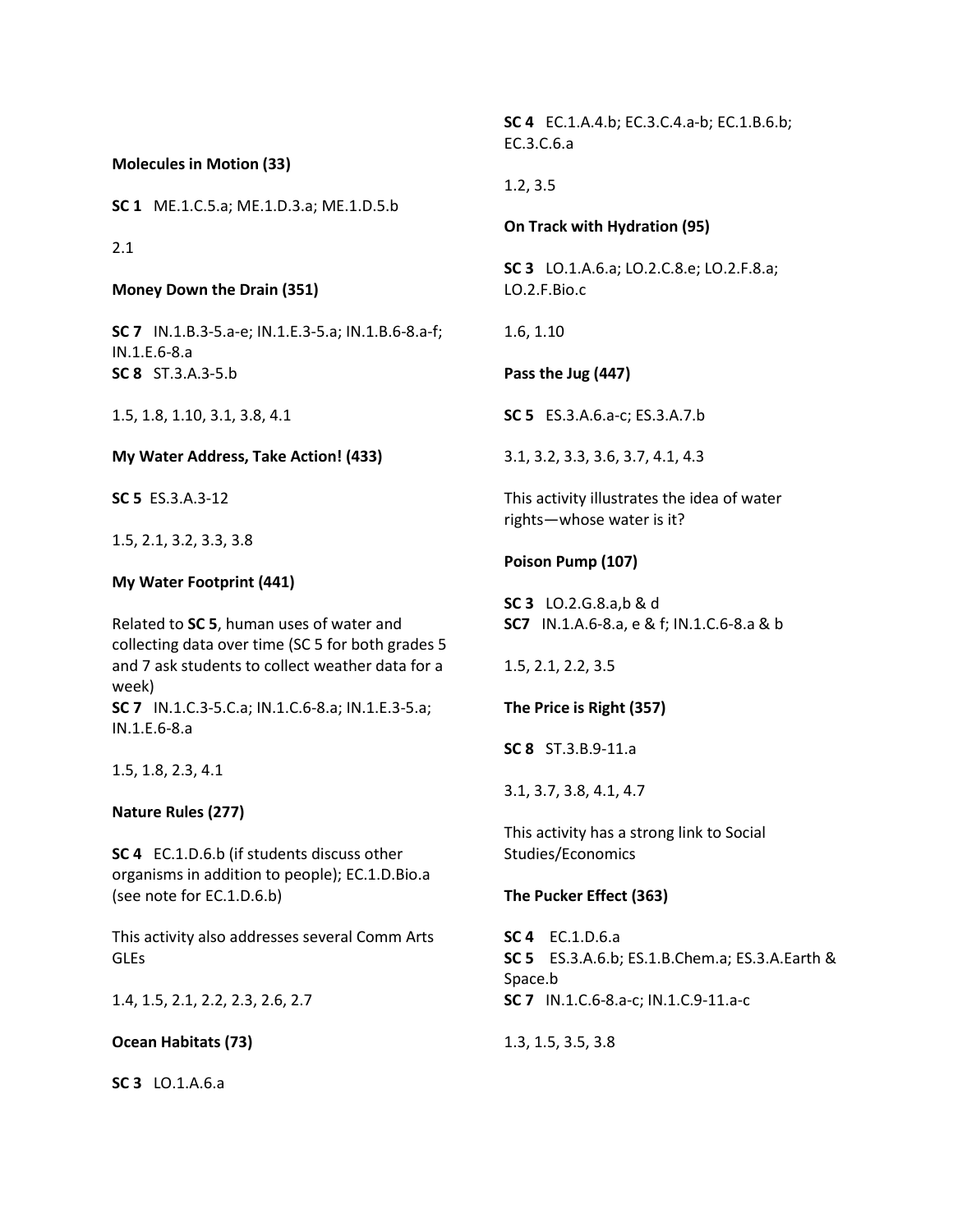Related to **SC 5** for grades 5 and 7, but not directly mentioned as written.

# **Raining Cats and Dogs (521)**

This activity has a strong link to Communication Arts—figurative and literal translations.

### 2.4

# **The Rainstick (529)**

This activity has a link to Fine Arts and Social Studies/Cultures.

# 2.5

### **Rainy-Day Hike (169)**

**SC 5** ES.2.A.4.c; ES.3.A.4.a-b; ES.2.E.5.a; ES.3.A.5.b; ES.3.A.6.b & c; ES.2.E.7.a **SC 7** IN.1.B.3-5.a; IN.1.C.3-5.a & b; IN.1.D.3- 5.b; IN.1.B.6-8.a; IN.1.C.6-8.a-c; IN.1.D.6-8.b

1.2, 1.3, 2.1, 3.2, 3.5

# **Reaching Your Limits (371)**

**SC 4** EC.1.D.6.a (Indirect) **SC 5** ES.3.A.5.a & b (indirect)

This activity demonstrates the idea of parts per million (ppm), etc., which could be helpful for HS Chemistry also.

**River Talk (175)**

**SC 5** ES.2.E.7.a; ES.1.B.Earth & Space.a

1.6, 3.5, 4.1

This activity is heavily Communication Arts too, as participants use analogies to learn about watersheds.

# **Seeing Watersheds (187)**

1.5

# **Snapshot in Time (A) (377)**

**SC 1** ME.1.F.8.a **SC 5** ES.2.E.7.a

# 1.6, 3.5

# **Snow and Tell (387)**

**SC 5** ES.2.E.3.a; ES.2.E.5.a & b; ES.2.F.5.a; ES.3.A.5.a; ES.2.E.7.a & b **SC 7** IN.1.B.3-11.a, c, e; IN.1.C.3-11.a & b **SC 8** ST.1.B.3-5.a

1.3, 1.6, 1.10

The high school link to this activity could be the discussion of the role of NRCS and the SNOTEL model.

#### **Springing into Action (203)**

**SC 5** ES.1.B.5.a; ES.2.E.5.a; ES.1.A.6.a; ES.2.E.7.a; ES.3.A.7.b

1.3, 1.10

# **Storm Water (395)**

SC 5 ES.2.E.5.a; ES.3.A.5.b; ES.2.E.7.a; ES.3.A.6.b

1.6, 1.8, 3.1, 3.2

**Sum of the Parts (283)**

**SC 4** EC.1.D.4.a; EC.1.D.6.a

2.1, 2.2, 2.3, 3.1, 3.2, 3.3, 3.6, 3.7, 3.8, 4.1, 4.3, 4.7

**Super Bowl Surge (405)**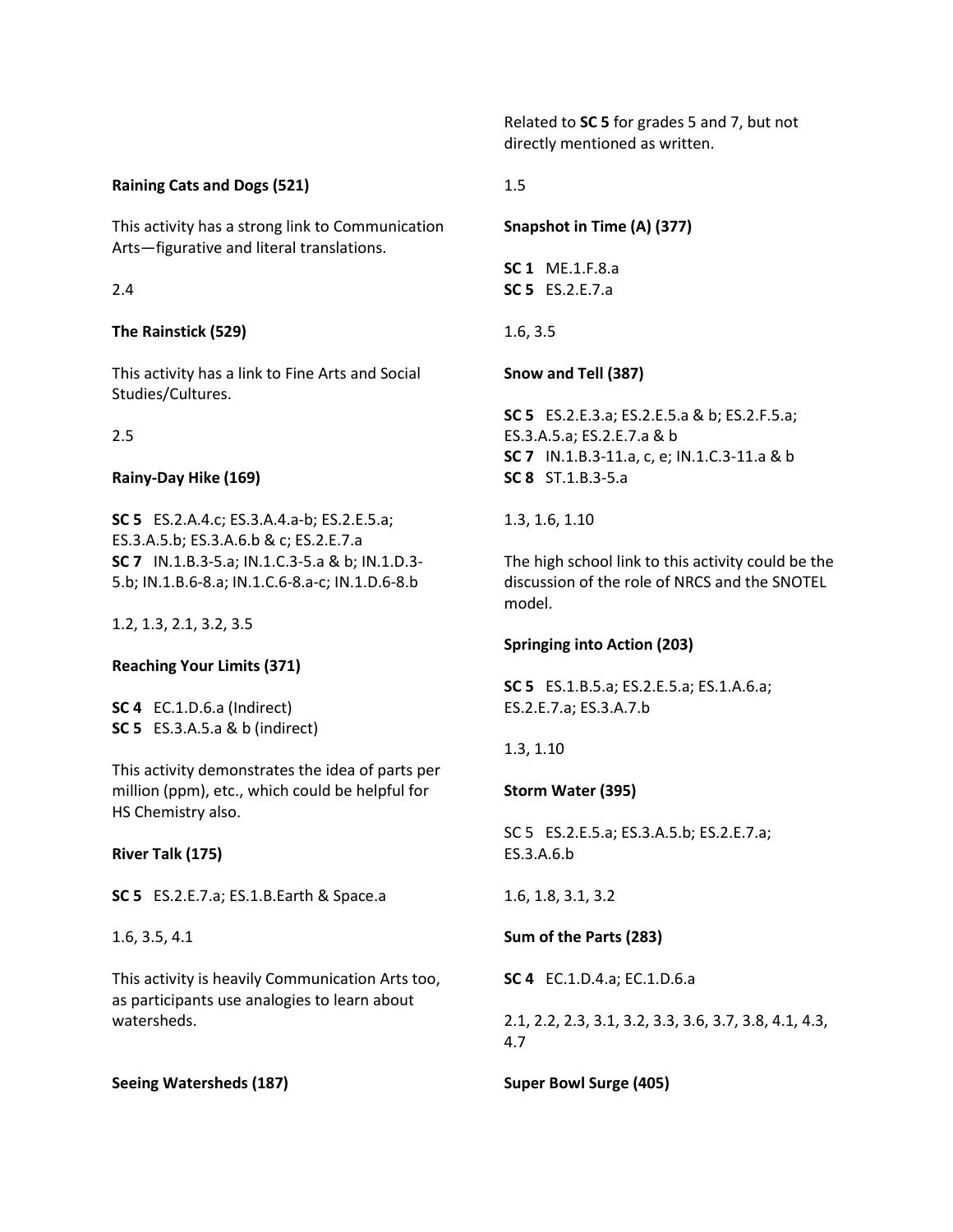Part I **SC 4** EC.1.D.4.a; EC.1.D.6.a **SC 8** ST.1.C.3-5.a; ST.1.C.6-8.a

Part II **SC 4** EC.1.C.Bio.a **SC 8** ST.3.C.Bio, Earth & Space,Chem.c

Part I: 2.3, 3.1, 3.6 Part II: 1.2, 1.4, 1.5, 1.8, 2.1, 2.2, 2.3, 3.1, 3.2, 3.3, 3.6, 3.7, 3.8, 4.1, 4.3, 4.7

#### **Super Sleuths (113)**

**SC 3** LO.2.G.8.b **SC 8** ST.3.B.6-8.a; ST.3.B.Bio & Chem.a & b

1.2, 1.6, 1.8, 2.1, 3.1

#### **There is No Away (453)**

**SC 4** EC.1.D.4.a; EC.1.D.6.a **SC 5** ES.3.A.4.b; ES.3.A.6.b; ES.3.A.Earth & Space.b **SC 7** IN.1.A.K-3.a; IN.1.B.K-5.d; IN.1.B.6-8.e & f; IN.1.B.9-11.d

1.2, 1.6, 3.1, 3.2, 3.6, 4.3

This activity also uses math.

# **The Thunderstorm (209) Pre-K through 2 Option**

**SC 5** ES.2.F.K.a; ES.2.F.1.a & d; ES.2.E.3.a; ES.2.E.5.b

1.6, 1.8, 2.1, 2.2, 4.6

### **Urban Waters (413)**

**SC 1** ME.1.B.4.d; ME.1.B.6.b **SC 5** ES.2.E.7.a; ES.3.A.Earth & Space.b **SC 8** ST.1.C.6-8.a

#### 1.8, 2.6

**Virtual Water (289)**

**SC 4** EC.1.B.6.a

1.4, 1.10, 2.3, 4.3

This activity has a Social Studies component too.

#### **Water Audit (469)**

**SC 5** ES.3.A.5.b; ES.3.A.Earth & Space.b **SC 7** IN.1.A.K-3.a; IN.1.B.K-5.d; IN.1.B.6-8.e & f; IN.1.B.9-11.d

1.2, 1.6, 2.1, 2.3, 3.1, 3.2, 3.6, 3.8, 4.3, 4.5

This activity also uses math.

#### **Water Crossings (487)**

**SC 1** ME.1.A.4.c **SC 7** IN.1.B.3-5.a; IN.1.C.3-5.a; IN.1.B.6-8.a; IN.1.C.6-8.a & b; IN.1.C.9-11.a & c;

**SC 2** could be used, but would have to be intentionally addressed by the teacher.

2.1, 3.1, 3.3, 3.7

#### **Water Inspirations (535)**

**SC 1** ME.1.D.3.a & b **SC 5** ES.2.F.K.a; ES.1.C.3.a & b; ES.2.E.3.a; ES.2.E.7.b

1.5, 2.1, 2.4, 2.5

This activity is heavily Comm Arts and Fine arts—producing and evaluating poetry and analyzing artwork.

#### **Water Quality? Ask the Bugs! (421)**

**SC 3** LO.1.E.6.a & b **SC 4** EC.1.B.6.b; EC.1.D.6.a; EC.1.D.Bio.a

1.2, 1.6, 1.10, 3.5